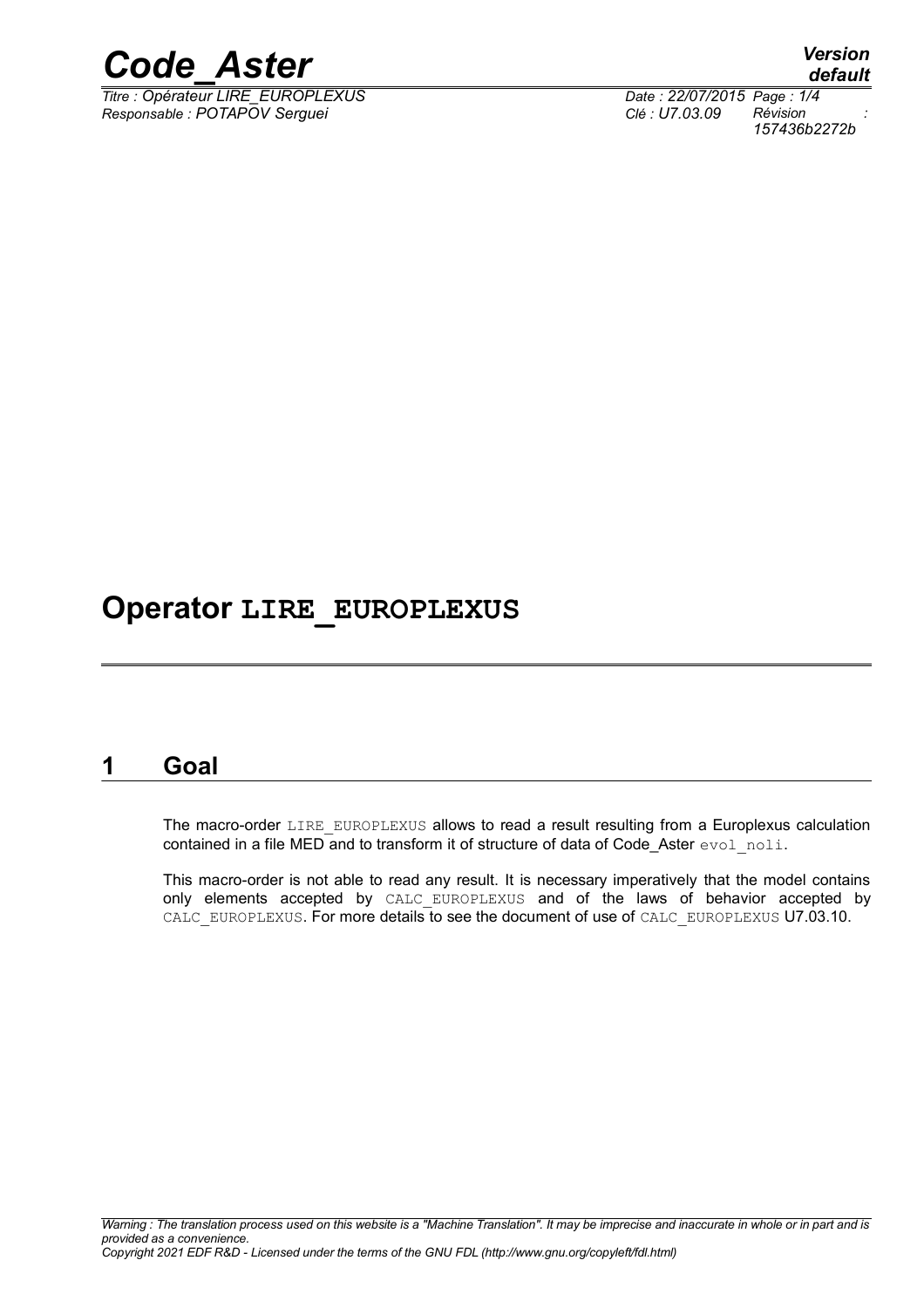# *Code\_Aster Version*

*Titre : Opérateur LIRE\_EUROPLEXUS Date : 22/07/2015 Page : 2/4 Responsable : POTAPOV Serguei Clé : U7.03.09 Révision :*

*Warning : The translation process used on this website is a "Machine Translation". It may be imprecise and inaccurate in whole or in part and is provided as a convenience.*

### **2 Syntax**

| evol |  | = LIRE EUROPLEXUS |  |
|------|--|-------------------|--|
|      |  |                   |  |

| ٠ | UNITE MED                  |               | unit               | [ I ]              |
|---|----------------------------|---------------|--------------------|--------------------|
| ٠ | MODEL                      | $=$           | $Mo$ ,             | [model]            |
| ♦ | CARA ELEM                  | $=$           | carac,             | [cara elem]        |
| ♦ | CHAM MATER                 | $=$           | chmat,             | [cham mater]       |
| ٠ | BEHAVIOR =<br>$\mathbb{F}$ |               |                    |                    |
|   | RELATION                   |               | $=$ 'ELAS'         | [DEFECT]           |
|   |                            |               | $=$ 'GLRC DAMAGE'  | [TMX]              |
|   |                            |               | = 'VMIS ISOT TRAC' | [ TMX ]            |
|   | GROUP MA                   |               | l grma<br>$=$      | [1 gr GROUP MA]    |
| ♦ | EXCIT<br>$=$               | F             |                    |                    |
|   | LOAD                       |               | cho,               | [char meca]        |
|   | ♦                          | FONC MULT $=$ | fi,                | [function/formula] |
|   |                            | $\, \cdot \,$ |                    |                    |
| ♦ | INFORMATION<br>$=$         | 1,            |                    | [DEFECT]           |
|   | 2,                         |               |                    | $\lceil 1 \rceil$  |
|   |                            |               |                    |                    |

*157436b2272b*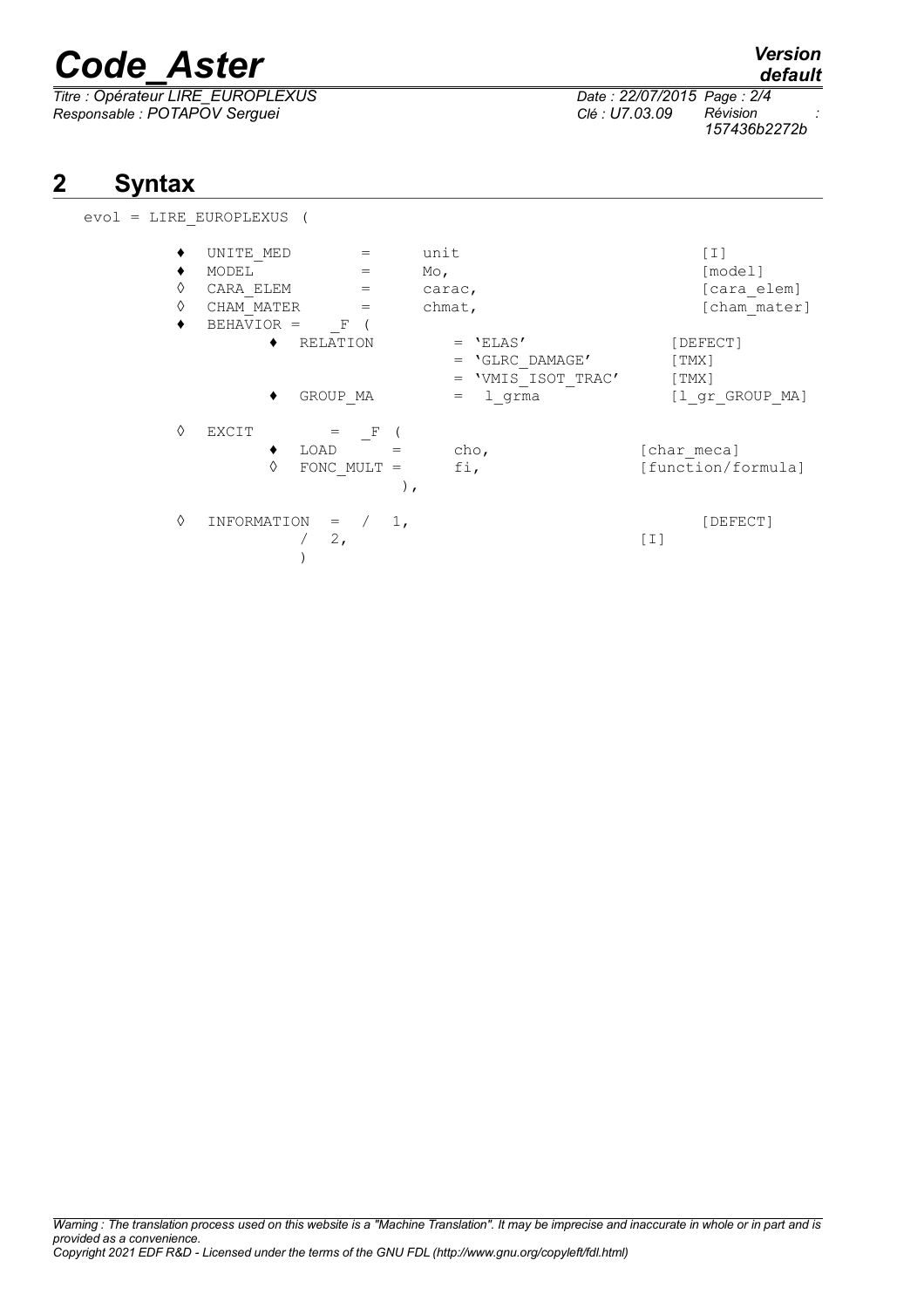### *Code\_Aster Version*

*Titre : Opérateur LIRE\_EUROPLEXUS Date : 22/07/2015 Page : 3/4 Responsable : POTAPOV Serguei Clé : U7.03.09 Révision :*

*157436b2272b*

#### **3 Operands**

#### **3.1 Opérande UNITE\_MED**

◆ UNITE MED = unit,

Logical unit of file MED containing the result resulting from EPX.

#### **3.2 Operands MODELS/CHAM\_MATER/CARA\_ELEM**

 $MODEL = MO$ .

Name of the model whose elements are the object of mechanical calculation.

**◊** CHAM\_MATER = chmat,

Name of the affected material field on the model Mo. Allows that the result created has a material field.

 $\bullet$  CARA ELEM = carac,

Name of the characteristics (carac) elements of hull, beam, pipe, bars, cable, and elements discrete affected on the model Mo. Obviously, this keyword is optional: if the model does not contain such elements, it is not useful; on the other hand, if the model contains such elements, it is obligatory. The contract of the contract of the contract of the contract of the contract of the contract of the contract of the contract of the contract of the contract of the contract of the contract of the contract of th

It makes it possible to transform the stress fields resulting from EPX into fields of efforts for certain elements.

#### **3.3 Keyword BEHAVIOR**

| BEHAVIOR = | $F \cup$ |          |     |                    |                 |
|------------|----------|----------|-----|--------------------|-----------------|
|            |          | RELATION |     | $=$ 'ELAS'         | [DEFECT]        |
|            |          |          |     | $=$ 'GLRC DAMAGE'  | [TMX]           |
|            |          |          |     | = 'VMIS ISOT TRAC' | [TMX]           |
|            |          | GROUP MA | $=$ | l qrma             | [1 gr GROUP MA] |

On the model of the operators such as STAT NON LINE and DYNA NON LINE , the keyword BEHAVIOR allows to assign a behavior to the groups of meshs modelled in calculation.

The only behaviors available are 'ELAS', 'GLRC DAMAGE' and 'VMIS ISOT TRAC'. They are indicated by keyword RELATION .

This keyword makes it possible to make the translation of the internal components of variables.

#### **3.4 Keyword EXCIT**

◊ EXCIT

This keyword factor makes it possible to define loads. These loads result from the operator AFFE CHAR MECA. The only effect of the presence of this keyword is to declare loads with the result created.

#### **3.5 Keyword INFORMATION**

*Warning : The translation process used on this website is a "Machine Translation". It may be imprecise and inaccurate in whole or in part and is provided as a convenience. Copyright 2021 EDF R&D - Licensed under the terms of the GNU FDL (http://www.gnu.org/copyleft/fdl.html)*